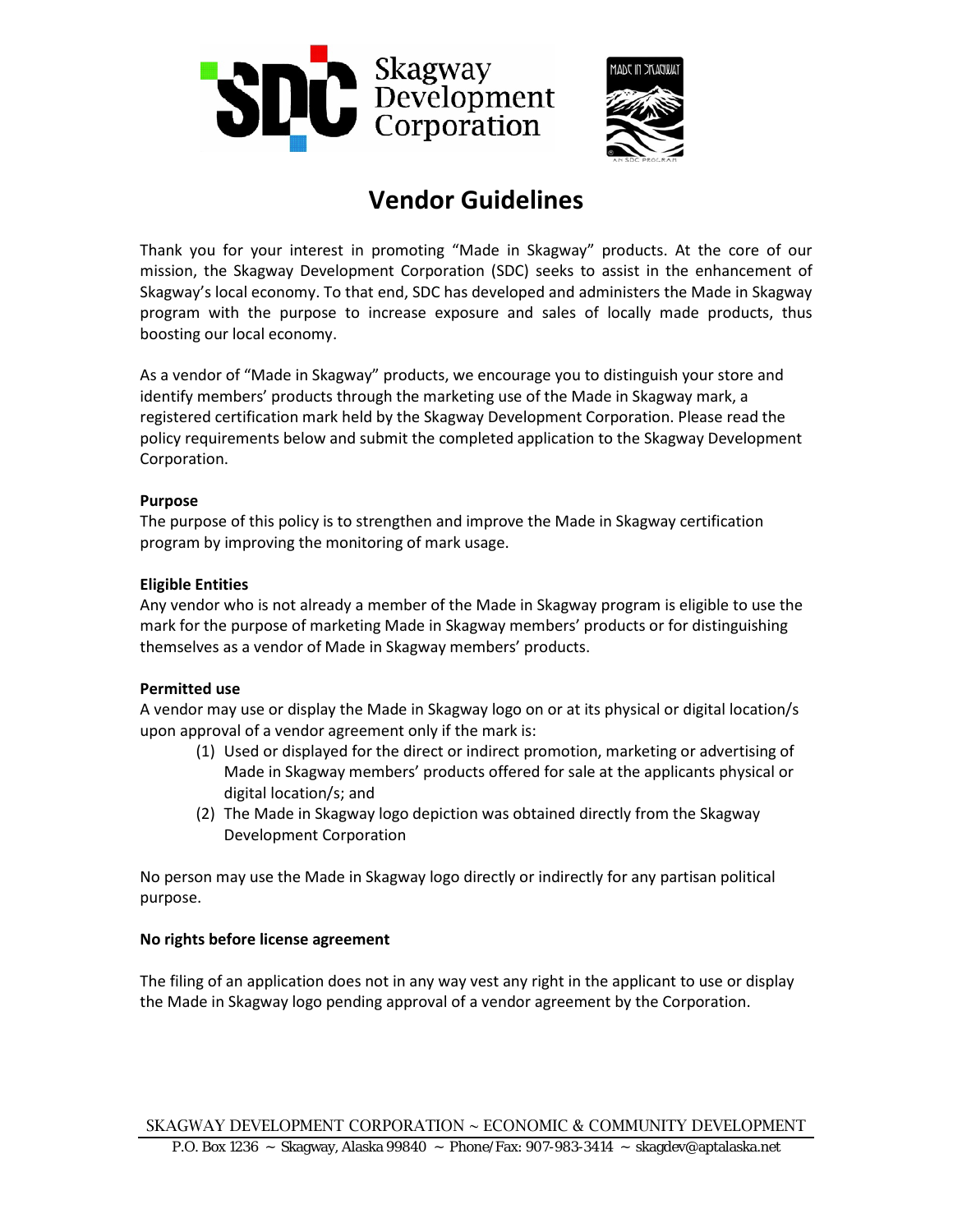#### **Made in Skagway Vendor Agreement**

Upon satisfactory review of an application, the Corporation will approve the vendor agreement which, among other things, will provide:

- (1) The agreement is non-transferable, non-assignable and non-exclusive;
- (2) The agreement may be terminated by the Corporation for good cause (determined by the Corporation);
- (3) The term of the agreement shall not exceed 1 year

It is the applicant's responsibility to verify that a current agreement is on file with the Corporation prior to using the Made in Skagway Logo. The applicant must inform the Corporation of any change in mailing address or telephone number.

#### **Misrepresentation**

The Made in Skagway mark is a registered with the U.S. Patent Office as a certification mark, held by SDC (registration number 5,315,075**)**. The Made in Skagway logo is intended for use on and to market those products that are physically produced in Skagway by members of the Made in Skagway program.

No person may misrepresent the origin, quality or Corporate approval of a product under the Made in Skagway certification program by means of mislabeling, deceptive packing, oral assertion, or by any other manner or use of the Made in Skagway logo.

## **Definitions**

Certification Mark, Mark or Logo refers to the Made in Skagway certification mark. The mark depicts the Harding glacier and surrounding mountain outline, including seal face, with waves below and "Made in Skagway" above.

Applicant refers to the applying  $3^{rd}$  party vendor who is not already a member of the Made in Skagway Program.

The Corporation refers to The Skagway Development Corporation who is the administrative body for the Made in Skagway program.